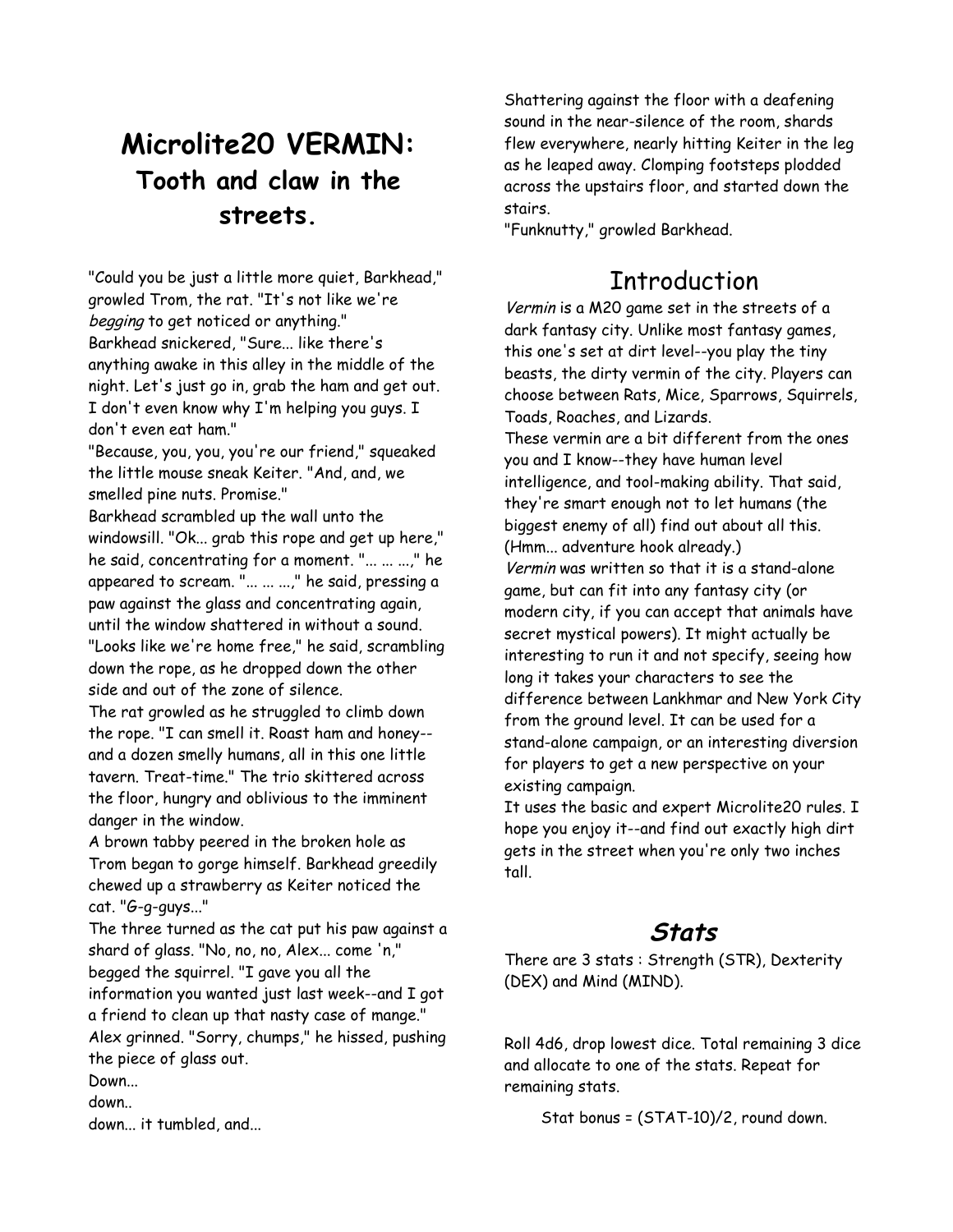## Skills

There are just 5 skills : Physical, Subterfuge, Knowledge, Communication and Survival. Roll higher than the given Difficulty Class to succeed.

Skill rank = your level + any bonus due to your class or race.

Skill roll = d20 + skill rank + whatever stat bonus is most applicable to the use + situation modifiers

For example, Climbing would use Physical + STR bonus. Dodging a falling rock is Physical + DEX bonus. Finding a trap is Subterfuge + MIND bonus. Disabling a trap is Subterfuge + DEX bonus.

Note that there are no "saving throws" in this game; use Physical + STR or DEX bonus for Fortitude and Reflex saves. Saving against magic (Will save) is usually MIND bonus + your level.

### **Races**

| Lizard   | +2 Dex, -2 Mind    |
|----------|--------------------|
| Mouse    | +2 Mind, -2 Str    |
| Rat      | +3 Str, -1 Comm    |
| Roach    | +2 all skill rolls |
| Sparrow  | +2 Comm, -2 Str    |
| Squirrel | +2 Know, -2 Mind   |
| Toad     | +2 Str, -2 Dex     |

### Lizards

More alien than any other vermin, lizards are the sole reptiles not reviled by the rest of the vermin. Still, their reptile heritage puts them at a disadvantage when trying to relate to their warm-blooded associates.

**Personality**: Lizards' slick reptile brains put them at a disadvantage comparing smarts to mammals. Still, they have a long racial memory, and know their way around the cities. While wary of others, they are loyal to a fault to the few friends they make, and are usually regarded as good, if dense, creatures.

**Relations:** Lizards get along with most anyone, although they tend to be a bit standoffish at first. Their long memories do not let them forget rat abuses, though, and they usually take a while to warm up to the large rodents. Lizards, like their tremendous brethren, the dragons, usually build a small lair that they let few into, where they hoard their possessions. (This lair also gives them a place to rest during the cold night hours.)

**Names:** Lizards take alien names with many consonants. K'kyrra, Monomonomo, and Ssssh are all good lizard names.

#### LIZARD RACIAL TRAITS

- $\bullet$  +2 Dex, -2 Mind
- Base speed of 40 inches. Lizards are some fast-moving folk during the day.
- Cold-blooded: In any chilly situation, including most nights, lizards become lethargic, garnering a -2 to all actions, including combat, and slowly to a base speed of 20 inches. Lizards may make a burst of speed, eliminating all negative modifiers and moving at full speed, for one round by making a Fortitude save vs a DC of 15 (or higher for very cold environments). This can only be done (level) number of times per day.
- Regenerating tail: Whenever a lizard is caught by the tail, he can let his tail break, allowing him to escape. This causes only one point of damage to the lizard, and his tail will grow back over the span of a week.
- Natural weapons: Bite--1d4 damage, claws--1d3/1d3 damage.

### Mice

Tiny, quick, and everywhere, mice have the advantage of numbers. Their strong little hearts and a huge number of ancestors gives them spiritual strength and the ability to persevere anywhere.

**Personality:** Mice are friendly little vermin,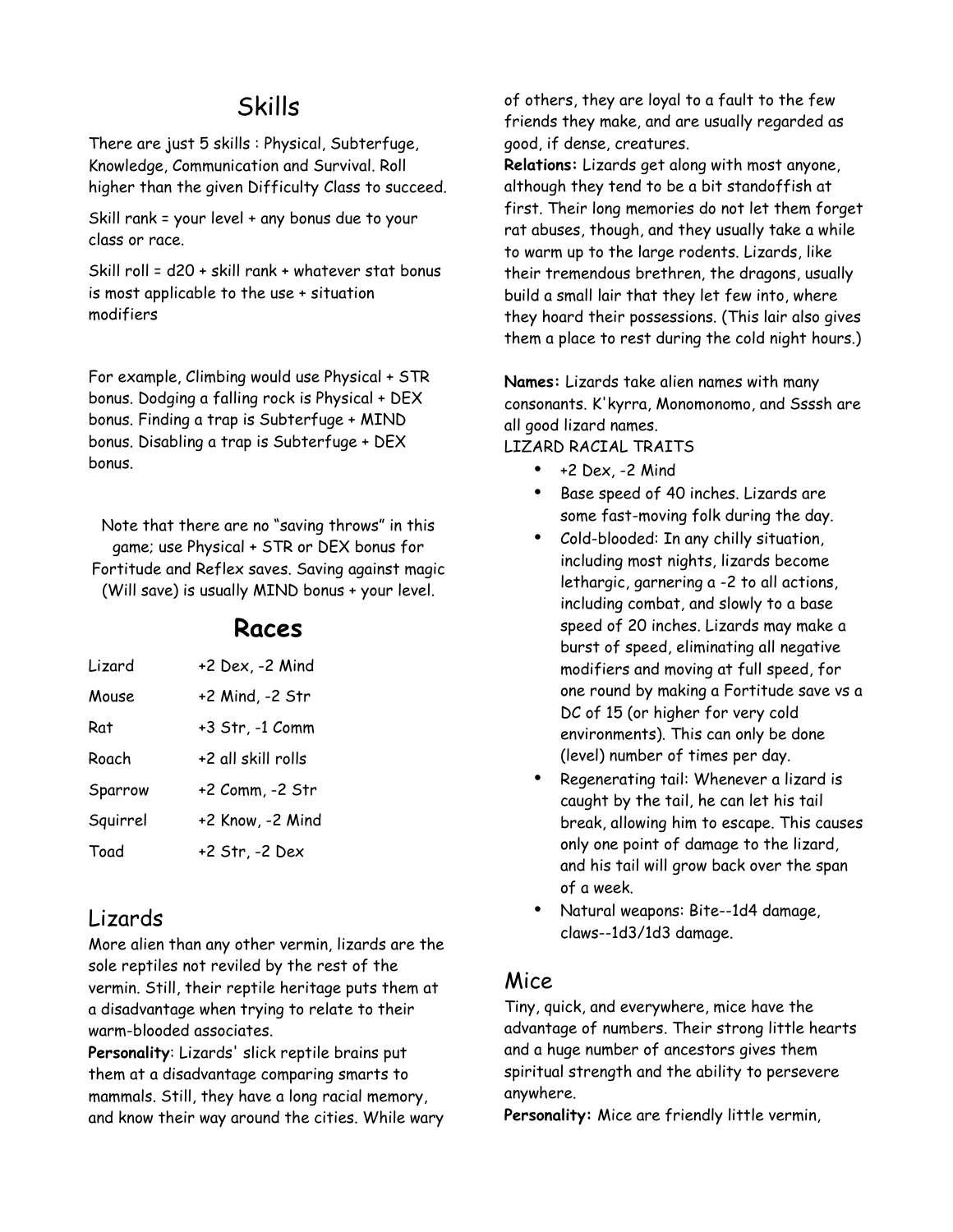although a bit high-strung and worrisome. They avoid danger, and cling to each other in numbers for protection. Mice judge another mice by inner strength, which is often shown by unusual physical features--an all-white or all-black coat, albinism, a withered limb, or unusually colored eyes. They can trace back their huge ancestry easily, and tend to associate a mouse with the ancestors he physically resembles.

**Relations:** Mice get along with almost anybody, although they cling to their larger brethren, the rats, for protection. They judge vermin by their individual traits, as opposed making generalities based on racial characteristics.

**Names:** Mice have a myriad of names, which change all over the world, often being a variation on local human names. They tend to name themselves after ancestors they resemble, and are usually thought of as the embodiment of that person, a concept hard for other vermin to understand. Examples: Pred, Nob, Yohn, Macques, Naylor.

#### **MOUSE RACIAL TRAITS**

- $\bullet$  +2 Mind, -2 Str
- Small: +1 to attack, +1 to AC, +4 to Hide. However, they can only use Small weapons, and can only carry 2/3 of what a normal-sized vermin can carry.
- Base speed of 20 inches.
- Racial skills: At character creation, choose 1 point to put into one skill, this is in addition to the bonus for the mouse's class. This skill is inherited from an ancestor.
- Natural weapons: Bite--1d3 damage, Claws--1d2/1d2 damage.

### Rats

Big, nasty, and pervasive, rats are the born rulers of the vermin kingdom. Known for their brawn and bite more than for their charm, rats stalk the night, taking what they want from human pantries, garbage heaps, and bedrooms. **Personality:** Rats tend to be short-tempered and mean. Gluttonous, they take the spoils of any find and gorge themselves on rubbish. Still,

individual rats take on a group of vermin they protect as "their gang." (Whether or not the rat actually is the leader of the gang is irrelevant- they think they do.) Rats tend to be bullies, and although they often have a kinder side, they are loathe to show it, and get snappish with anyone who would point it out.

**Relations:** Rats get along well with their smaller kin, mice, living in a symbiotic relationship with them--mice are good scouts and good diplomats, while rats can give them protection. They often hold the flighty sparrows in disdain, especially for their closeness with men. Rats that try to get along with other vermin often make a display of their greatness or of their wealth, trying to ply friends with gifts or protection.

**Names:** Rats take guttural names, often with a suffix to denote one of their attributes. Examples: Rukk the Wide, Tuk the Tricky, Koff the Infectious.

#### **RAT RACIAL TRAITS**

- +3 Strength, -2 Comm
- Base speed is 30 inches.
- Darkvision: Rats' red eyes let them see in the dark up to 60 inches. They can function well with no light.
- Infectious bite: Rats' bite usually carries virulent strains of nastiness. Anyone bitten by a rat must make a Fortitude check of 5 + the level of the rat + points of damage caused by the bite. If this check is failed, the wound will become inflamed, and cannot be healed normally, or through standard magical healing. Remove disease or heal must be cast in order to stop the disease. Each day the wound persists, the victim must make another Fortitude check--if failed, the victim loses one point of Strength and Constitution. If either of these scores reaches zero, the victim dies. (Three successful checks in a row means that the infection has been defeated by the victim's immune system. Strength and Constitution are regained at the rate of one point per day.)
- Natural weapons: Bite--1d6 damage,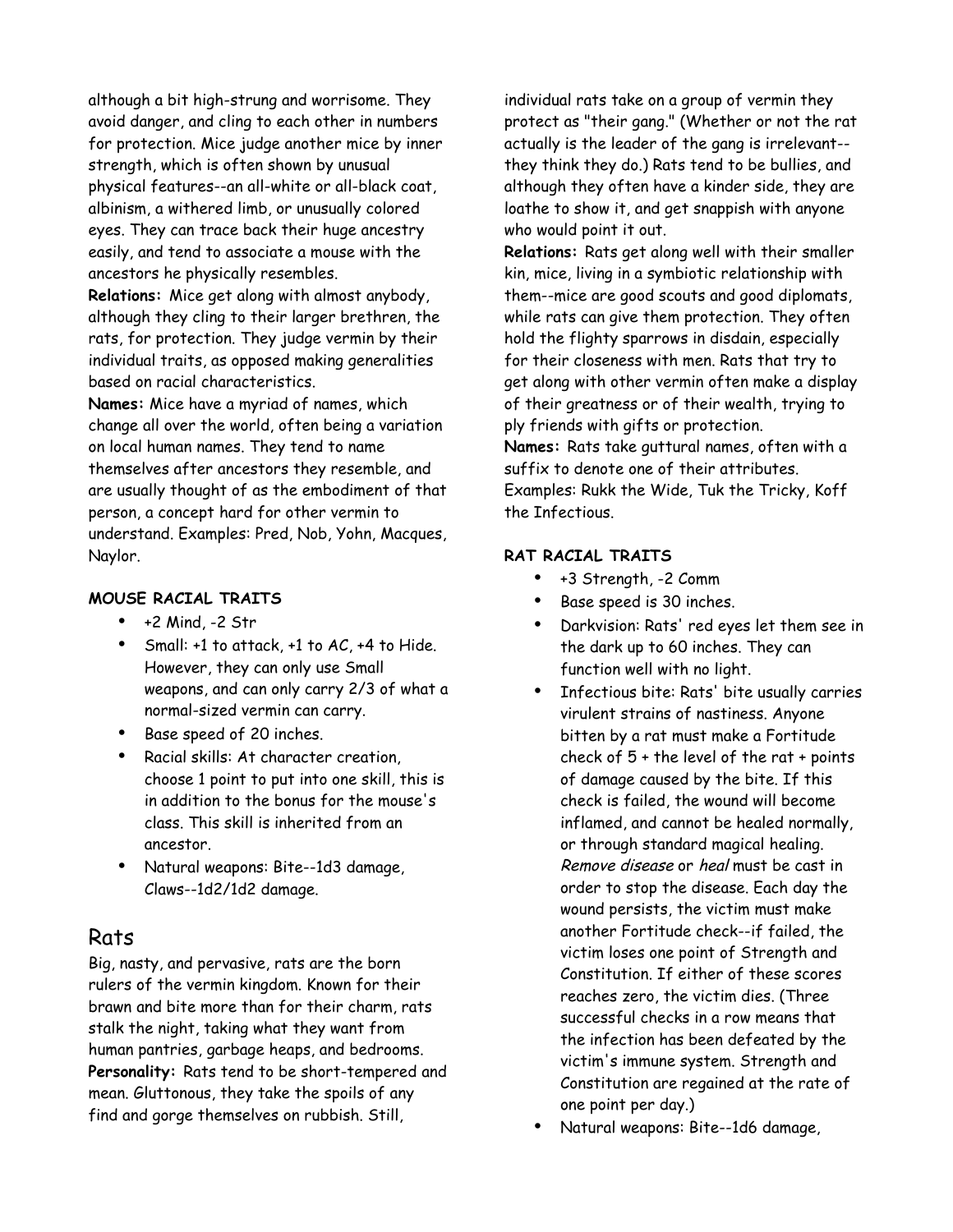Claws--1d4/1d4 damage, Tail--1d3 subdual damage.

• Skill bonus: Rats receive a +4 to Intimidation checks.

### **Roaches**

Roaches, the ultimate survivors, have an even bigger advantage in numbers than mice. Unlike mice, though, who derive strength from their ancestry, the clannish nature of roaches make them virtual copies of each other. The roach that breaks away from his brothers to become an individual is rare, and generally thought poorly of by other roaches.

**Personality:** Roaches are generally insular around other vermin, and follow strict social guidelines, doing nothing that all other roaches will not do with them. That said--some roaches strike out for an individual life, but are reviled by their brethren. Roaches do not have a hierarchal social structure, though--their short lifespans do not allow for it. All roaches within a caste are equal, and consider themselves brothers, subordinate only to their queen.

**Relations:** As above, roaches do not get along particularly well with any other vermin--but they don't get along particularly poorly, either. They are indifferent, except toward the sparrows, who they have a bit of a problem with (something about dinner once.) The vermin roaches most dislike are individual roaches.

**Names:** Roaches do not have names. They have their own names for the different roles they play, which all roaches in that caste are called by: Brute/Protector--Thrak, Sneak--Waka, Mystic--Boko, Storyteller--Taka, and Trickster (which are rare among roaches)--Hele. Roaches that strike it out on their own often take the names of other vermin, or get nicknames such as Shellback, Rocky, or Bobo.

#### **ROACH RACIAL TRAITS**

- Base speed is 20 inches.
- Small: +1 to attack, +1 to AC, +4 to Hide. However, they can only use Small weapons.
- Roaches have the unusual ability to carry

twice the amount as a normal vermin on their shell.

- Antennae vision: While roaches can see normally with their eyes, they also are very sensitive to vibration, and can move around and fight with no penalty in the dark or against invisible creatures.. This vision extends out 30 inches, so they can still be surprised by something leaping from a distance.
- Shell: Roaches' tough exo-skeleton give them a +2 to their Armor Class.
- Skill bonus: +3 to Climb checks.
- Save bonus: +2 to resist poisons.
- Save penalty: Because of roaches' general lack of identity, they have a hard time keeping a strong self-image. Whenever a roach has to save against in order to keep his self-identity, or has to save versus an Trick or Mystic power affecting the mind, he has a -2. This should be enhanced in role-play as well.
- Natural weapons: 1d3 bite.

### **Sparrows**

The flighty sparrows are the only vermin that can take to the skies of the city, giving them a perspective not from the feet of men, but from far above their heads, where they look no more like giants, but like insects. Sparrows see everything through this same sort of vision: they see nothing as of much importance on its own, but see the stories that things weave as a whole. This makes other vermin think of them as simple and flighty. They are flighty, interrupting conversations, ignoring complaints, and generally--well, flying around, but simple they aren't.

**Personality:** The most important thing to sparrows is that the world is much smaller than it looks to the vermin on the ground. Anything that seems really important probably isn't, and anything that seems like a huge danger is nothing to worry about. Even humans--the biggest danger of all--look small from above, and, plus, you can poop on them.

**Relations:** Sparrows get along with anyone,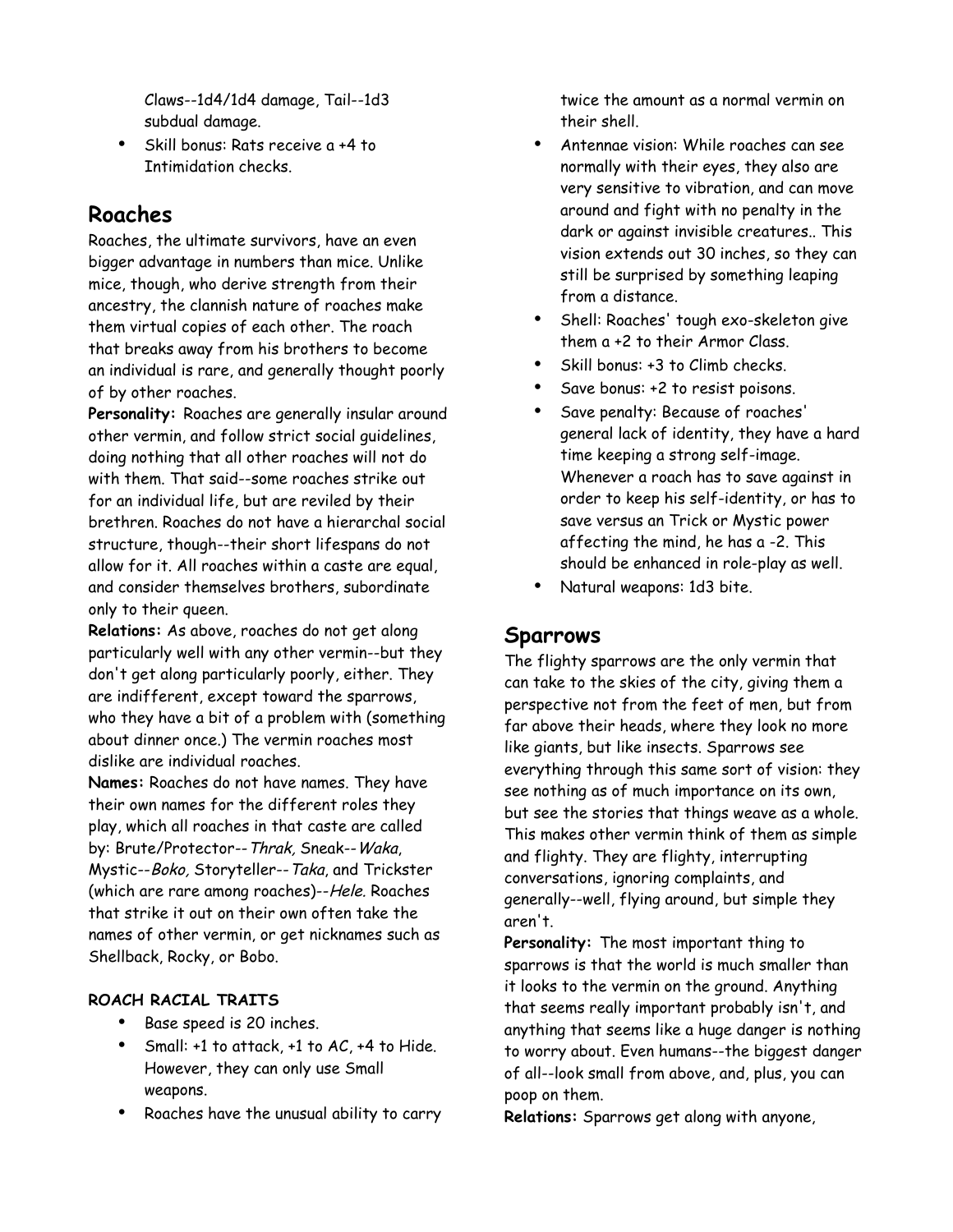although roaches and rats sometimes don't reciprocate those feelings. They enjoy a good joke that flies over lizards' heads, and are best friends with mice, whose tendency to worry amuses the sparrows. They respect squirrels greatly, the only vermin that ever manage to get a trick over on them.

**Names:** Sparrows usually take nature-based names, such as Needle-beak, Grey-feather, and Sky-leaf. The fiercest sparrow of all time was known as Roach-scourge, and the roaches still have a hard time with this.

#### **SPARROW RACIAL TRAITS**

- +2 Comm, -2 Str. Sparrows' hollow bones break quite easily.
- Base speed on the ground is only 15 inches, but sparrows can fly faster than a man can walk (very fast.) Sparrows are awkward walking.
- No hands: Sparrows have no front paws. Therefore, they cannot do many of the things other vermin can, especially use weapons (although they can get pretty inventive with their beak and claws, dropping things, and carrying a sharp stick while flying to poke things with.)
- Natural weapons: 1d4 damage beak, 1d3 damage claws.
- Natural weapon: wings. Wings can be used to buffet a foe, flapping them all around his head. This does only 1 point of subdual damage, but if the victim is successfully "hit" with this attack, he must save vs. a DC of 10 + 1d6 + Strength bonus or be stunned for the next round.

### **Squirrels**

Squirrels, pranksters and clowns all, live more in the treetops and parks of the city than in the streets. Although they disdain the practice of trash-diving for food (they prefer acorns and fallen scraps in the park), they get along well with their fellow vermin--as long as they're playing pranks.

**Personality:** Squirrels are jokers. They jump

from tree to tree, carefree of danger, throw acorns at serious rats, steal bread from lazyeyed humans, and get in elaborate high-flying punching matches with each other. They're the swashbucklers of the vermin, and a bit loopy. Danger never fazes a squirrel--at least not that he'd let on.

**Relations:** Squirrels think they get along with everyone, although it's not always the case. They're regarded as not just a bit unreliable, prankish, and prone to theft. Still--they can make loyal friends, and only a vermin who takes himself too seriously (like most rats) has a real problem with them--although they usually keep an eye open when a squirrel's around.

**Names:** Squirrels take nonsense names, with a little tree-ness thrown in for flavor. Examples include Boboak, Nutkin, Pinehead, Smokey, and Cholono.

#### **SQUIRREL RACIAL TRAITS**

- +2 Know, -2 Mind
- Base speed is 40 inches.
- Skill bonus: Squirrels receive a +5 to Climb checks and a +2 to Jump checks.
- Tail: Squirrels also receive a +3 to Balance because of their tail, and can use it to swing from tree limbs.
- Bipedal: While squirrels scurry along on four feet often, they have no problem standing on two feet. Their front paws are prehensile, and they can use weapons without the normal -2 modifier
- Natural weapons: 1d4 damage bite, 1d4 subdual damage punch.

### **Toads**

Making their way in the urban swamp, toads are looked up to by all vermin. Rats respect their size and strength, mice see their numbers, sparrows like the fact that they don't seem to worry, and squirrels think that tongue thing is just funny.

**Personality:** Steadfast and somewhat slow to answer, toads are the kind uncles of the vermin kingdom. They're not stupid, but quiet and patient. They're not all serious, though--the dry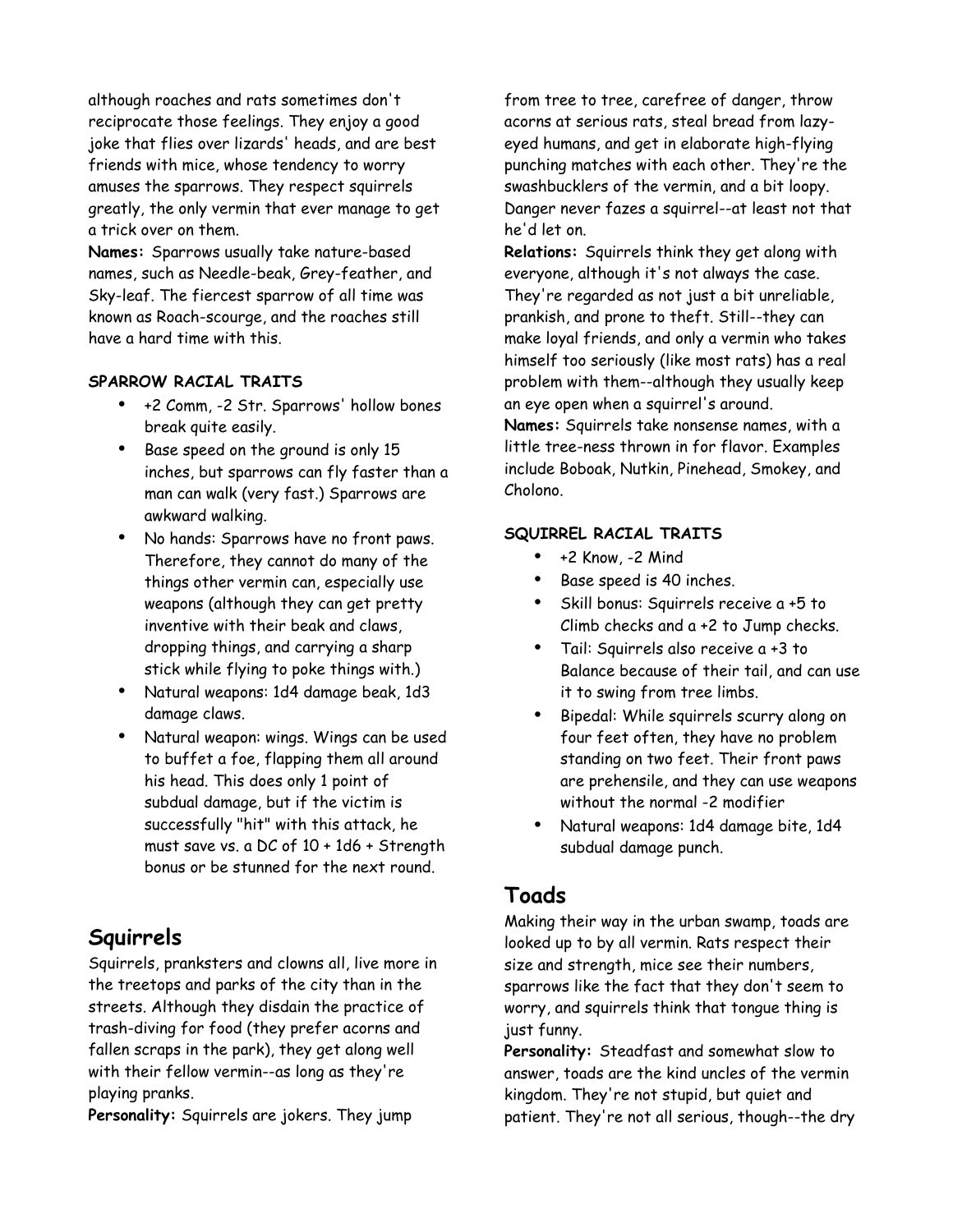wit and one-line remarks of a toad humorist can beat all.

**Relations:** Toads are outsiders, used to a more wet atmosphere than most of the city, and are somewhat out of place among all the mammals. They usually do nothing to cause bad relations, though, and generally get along with all the vermin.

**Names:** Toad names vary, but usually have some reference to water, ponds, or bugs in them. Bugstick, Scumrod, and Soupeyes are all good examples.

#### **TOAD RACIAL TRAITS**

- +2 Str, -2 Dex. Although they have strong legs, toads are not as agile on land as many other vermin.
- Base speed is 30 inches.
- Skill bonuses: +5 to Swim, +5 to Jump checks.

## **Classes of Vermin**

**Brute:** A vermin who lives on his combat ability and intimidation alone. **Brutes** wear any kind of armour and use shields. They have a +3 bonus to Physical and add +1 to all attack and damage rolls.

This increases by +1 at  $5^{th}$  level and every five levels on

**Mystic:** In touch with their spiritual side, mystics are able to use Gifts for healing, protection and divination. **Mystics** can cast divine spells (gifts) and gain +3 bonus to Communication. **Protector:** Guardians of other vermin and their camps, these able fighters are also excellent hunters. **Protectors** are +1 to hit and damage with ranged weapons and only incur a -1 to hit penalty when fighting with 2 weapons. They have a +3 bonus to Survival.

**Sneak:** Sneaks are just what they sound like- vermin who are good at not being seen. They also make excellent scouts. **Sneaks** have a +3 bonus to Subterfuge. If they successfully Sneak (usually sub+DEX, but depends on situation) up on a foe they can add their Subterfuge skill rank to the damage of their first attack.

**Storyteller:** Storytellers keep the history of the vermin kingdom, and can usually get by on the

virtue of their anecdotes alone. **Storytellers** gain a +2 bonus to Communication, Subterfuge, and Knowledge. A storyteller can counter soundbased effects within a 30' radius. A storyteller can use his song to charm person or remove fear up to 3 times (total) per day. Beginning at 6th level, a storyteller casts spells as either a Druid or Illusionist (player's choice, from the M20 expert rules ) of 5 levels lower. **Trickster:** The trickster uses supernatural Tricks to play jokes, win food, and help/annoy others. **Tricksters** can cast arcane spells, and

**Equipment**

gain a +3 bonus to Knowledge

Truth be told, the majority of creatures in the vermin kingdom use no more equipment than their own claws, and maybe a rock sometimes to bash open something. Quite a few vermin, though, have learned the skills to craft tools.

It is forbidden for a vermin to use a tool or weapon in the sight of a human--if humans were to know they had learned the secrets of tool use, extermination would be quick and devastating. A vermin caught doing this, more often than not, ends up dead, drowned in the river or chewed up in a back alley. The worst sin in the vermin kingdom is to endanger the vermin kingdom, and justice is severe.

#### **Materials**

The majority of tools and weapons are made from wood, as it is soft and easy to carve, even with tooth and claw; rock, as it is plentiful and easily sharpened; and bone, as it is hard, yet easy to shape. Metal-working is incredibly rare--only one bellows is rumored to have been ever made in the vermin kingdom. Metal items fetch much in barter, and anyone who owns a metal object made by vermin is a wealthy vermin indeed. Leather is another oft-used material--vermin let few things go to waste when one of them dies, and bone and leather are plentiful from the recycling of the dead. Leather is used for shelters, and, very rarely, belts, vests, scabbards, and the like. Vermin are loathe to wear such human-esque trappings, as it is unnatural, and increases the danger of being